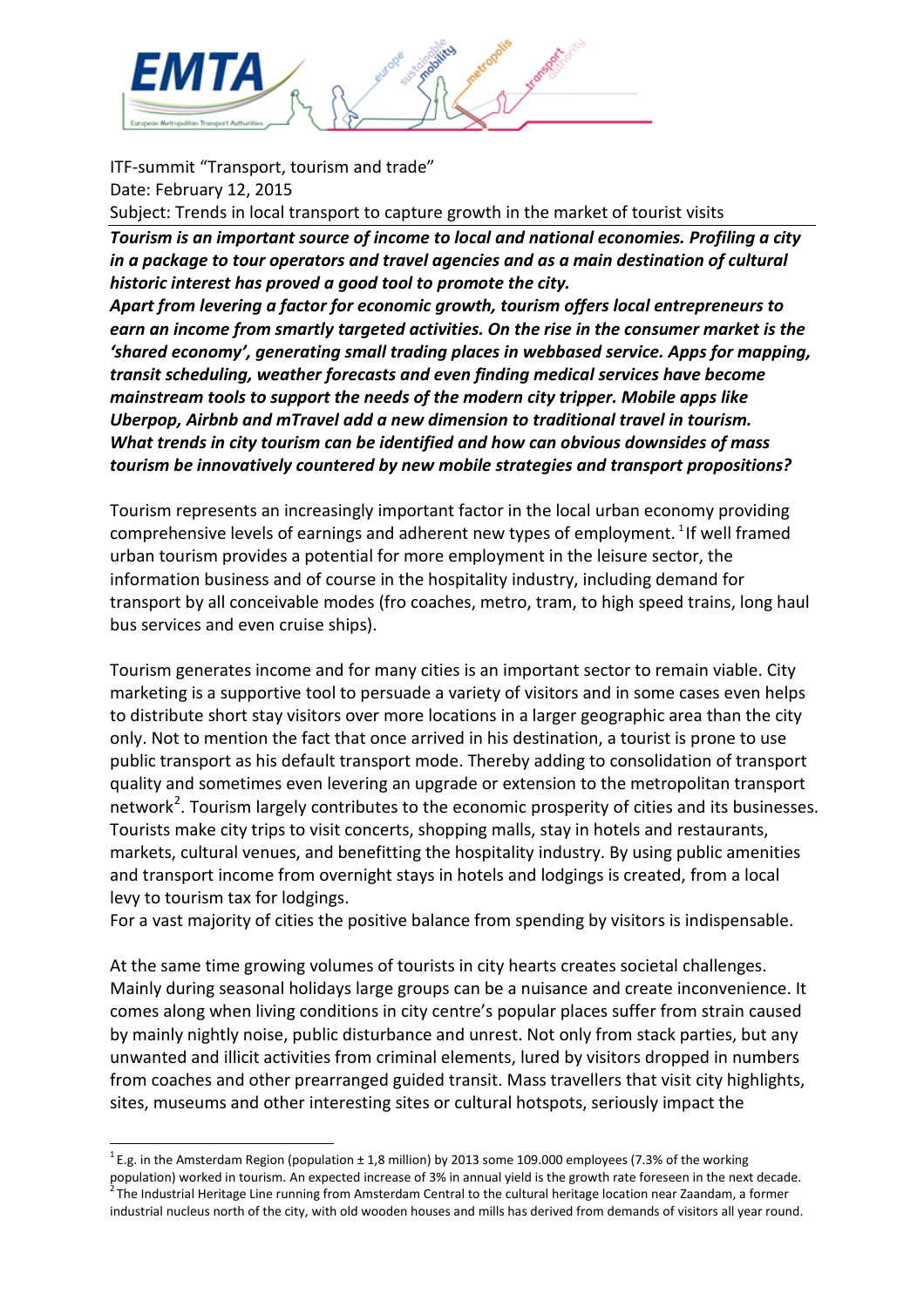perception of quality in public space. When silent hideaways are not suited to manage large groups of enthusiasts, liveability of secluded parts of inner cities is seriously challenged. This has in some cases led to banning or limiting entry and city dwellers and entrepreneurs running a business inside the city turn away and flee living in the centres. Depopulation of whole cities like Venice, Pisa and some parts of cities like Barcelona have turned these places into a no go area and virtually unsuited to live in. Especially during holiday seasons cities can be swarmed with tourists overrunning historic locations where people live, seemingly turning city centres into an open-air museum or amusement park, not mindful of indigenous dwellers.

The pressure on local roads and parking capacity in cities for private travel, as well as spaces to park for coaches sometimes builds up to such levels that cities tend to loose control and reducing congestion on local roads becomes a big challenge. Considerable efforts in European old inner cities are needed to guide heavy traffic including coaches with one-day visitors out of the inner historic city to transfer hubs of public transport.

Multiday visitors to a city in Western Europe most of the time prefer to travel by air, water or railroad to avoid the challenge of using their private car in unknown places. Some cities are actively devising guiding plans for heavy traffic like coaches to make sure that the best routes to parking in the vicinity of important city attraction point disturbance of regular traffic of deliverers to businesses and commuters.

Cities are aware that sustainable travel facilities used by conscious visitors should be rendered into a niche product, making it attractive and therefore need to be facilitated. Some only allow clean buses running on electric batteries and using well-to-wheel sustainable fuel to admit buses running into their cities. Transport enterprises could then yield the prerogative to use the bus lanes, exclusively reserved for public transport. Cities like Amsterdam prescribe mandatory routing and access limitation zones and using restrictive time slots to keep the vulnerable parts in the heart of the old city free from coaches and make streets inaccessible to others than people living there or running business.

## **Presenting a city while experiencing a comprehensive view of a region.**

Tourism with a cultural and more than shallow interest in a countries history tend to look for their pastime mainly inside the city, looking to be close to the major attractions. In Amsterdam as the Dutch capital popular place for its famous art and culture museums like Rijksmuseum, the canal district with the boat tours, the Anne Frank house etc. Almost all tourists that visit Amsterdam come to visit the top attractions in the centre, for sure if they pay the city a first time call.

Since 2010 the tourist board and sector try to incentivise them actively to combine the city with a tour into the region. The focus has shifted towards gearing time and attention to a more comprising package. With the project "Amsterdam bezoeken, Holland zien" (Visit Amsterdam, See Holland) governments in the Amsterdam Metropolitan Region cooperate to promote the hidden potential outside the traditional spotting area.

It is aimed at spreading visitors over the larger Amsterdam Metropolitan region by means of capturing tourist interest in cultural and historic top sites in city surrounding. By framing cultural sites of interest as an asset belonging to the Amsterdam heritage some places outside Amsterdam cater visitors to expand their view on the rural points of cultural historic importance. This brings a whole new potential to the market perspective of a historic city: "Visit Amsterdam Castle in the East, but don't forget to look the lovely "smalltown harbours"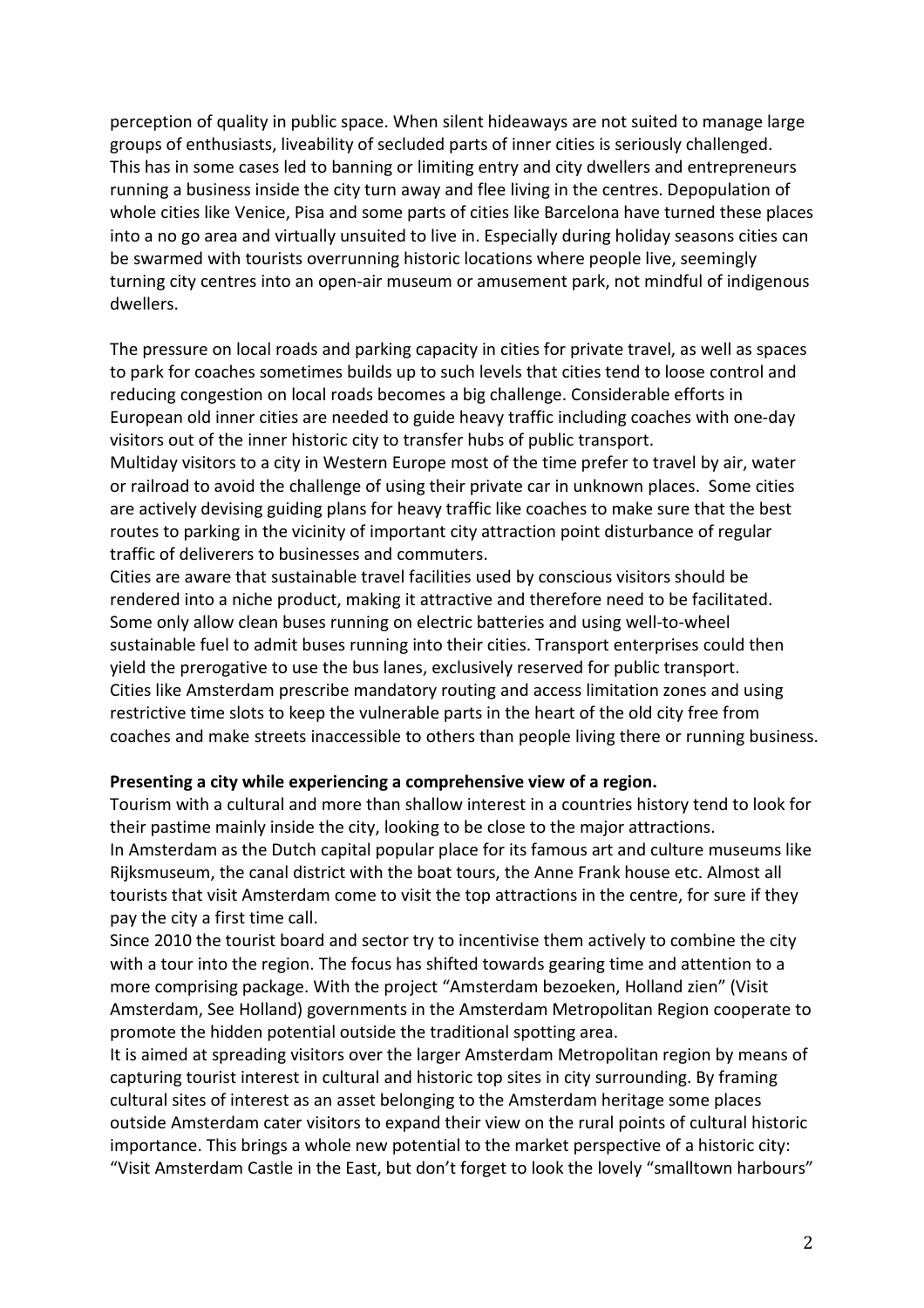up north, and travel to the North Sea coast and experience the most extended beaches in Western Europe and the 'De Keukenhof' flower cultivation observatory. In line with this concept the Dutch coast is branded as "Amsterdam beach", in reach by public transport within a reasonable timeframe. Then the region has in 2014 has successfully introduced the "Amsterdam Region Day Ticket", that has opened the way for an integrated and interoperable offer of multi-day electronic tickets valid with more than one transport operator.

The core of this project strategy is to use the popular appeal of Amsterdam to make a compelling offer to tourist that has a mainly unilateral focus on the inner city to pay a visit to the surrounding area while spreading the visitors over the region. Thereby solving simultaneously a challenge of clogging of buses over unsuitable roads. In Madrid beginning of this month the project "Amsterdam Bezoeken, Holland Zien" won the prestigious Ulysses Award of the UNWTO in 2015. Local administrations including Amsterdam municipality, 27 other municipalities, 2 provinces and the City Region of Amsterdam / Amsterdam Metropolitan Area have been working together for years maturing this initiative, that generates new opportunities for cultural sites close to Amsterdam City perimeters. 'Amsterdam Marketing' is the organisation authorized to carry out activities for the initiative.

## **On the edge of city tourism: new opportunities for the transport sector**

For EMTA the focus would have to be set on embedding the city marketing in a more professional way into the regular transport system. Attractive and easy accessible transport is part of an integrated package of a tourist inbound trip offer. Together with the lodging in a hotel and availability of nearby transport stops into the city and to and from transport hubs and airports, public transport is seen as an asset as no foreign tourist unfamiliar with a city grid is keen on taking their car inside the city. Cities like Barcelona, London and Paris show that having a well-designed metro or light rail-system benefits from the use by travellers. PT is considered an important asset, although so far public transport by enlarge fails to appreciate adapting their business case to the extended market of tourists. This seems strange as it makes the city more open to mass tourism. Developing a city marketing concept to profile and showcase a city with reliable, comprehensive and attractively priced transport services for visitors should be paramount in local transport system priority.

A hidden potential for transport in cities is the element of water. Connections along riverbanks, canals and harbour are seldom well exploited to its full potential. It is an obvious niche market, as most cities from historic ages originated as settlements for places of trade along the banks of a river or stream, or in a delta location with seaside harbour facilities.<sup>[3](#page-2-0)</sup> Many of the potential of ferries and boats along canals is not used as a working component in the public transport system. In some cities ferries are for free as it is replaces a cross-river connection. Waterborne transport harnesses a potential to enhance city's commercial benefits. At the same time it provides an opportunity to foster sustainable transport. ships should keep to clean and efficient energy guarantees including the use of renewable fuels. An important proposition in positioning a city as sustainable in mobility and with a healthy environment is that ships run on clean and renewable fuel, with hybrids or on batteries and energy efficient propulsion.

<span id="page-2-0"></span> $3$  Perfect examples are manifold, but cities with harbor delta like London and Rotterdam, Paris and Budapest are some European cities providing riverbank crossings and excursions with amphibious buses, water taxis, water bicycles and ferries.  $\frac{1}{2}$